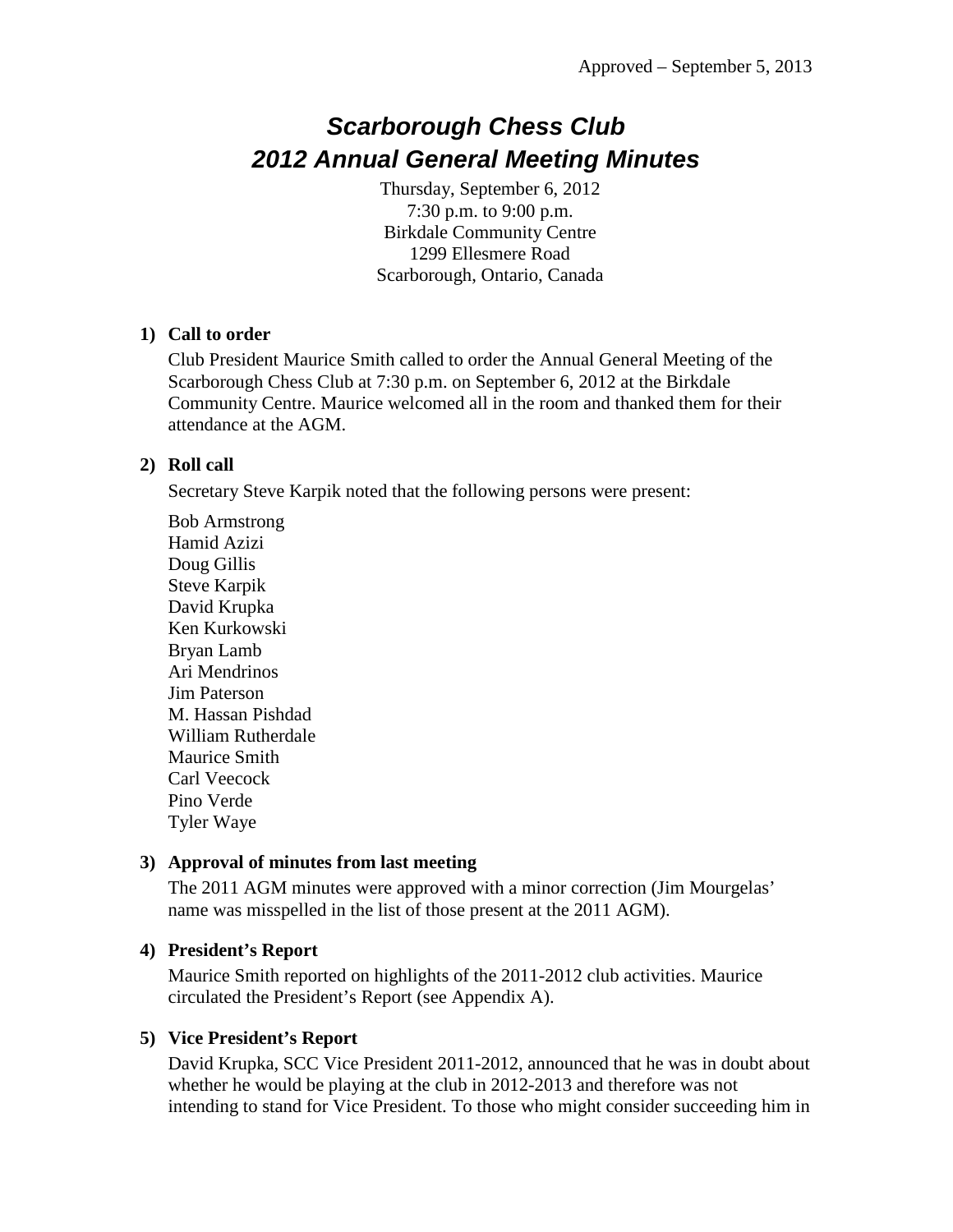the VP position, he explained that the duties are not onerous. He also expressed his appreciation for the way the executive worked together. David concluded his report by appealing to club members to become involved in the SCC as volunteers. The executive always needs help and would welcome fresh blood.

#### **6) Treasurer's Report**

Ken Kurkowski submitted a Financial Report for 2011-2012 (see Appendix B). The Financial Report was accepted by the members in a unanimous vote.

#### **7) Secretary's Report**

Secretary Steve Karpik presented a written Secretary's Report (see Appendix C). He reported that the website continues to be an important communications resource for the club. SCC members use the website to get information regarding current and upcoming club events as well as to check the results of ongoing tournament play. The website is perhaps even more valuable for providing information to prospective new club members.

#### **8) Office-at-Large Report**

Hamid Azizi, 2011-2012 Officer-at-Large, focused his report on the finances of the club's coffee and hot chocolate service. Hamid's experience was the money received at the end of the night frequently did not match the number of cups used. We were almost always short on money. People might not be paying for their beverages or more likely they were simply using the Styrofoam cups for water or their own beverages. That's leaving the club a little short financially, so Hamid is recommending that the club increase the price of coffee and hot chocolate to \$1 a cup. This increase will allow the coffee and hot chocolate service to become financially self-supporting and maybe generate a small profit.

#### **9) Database and Newsletter Reports**

After producing the SCC newsletter continuously since 1999 and maintaining the club's database of games since 2006, Bob Armstrong is stepping back from his volunteer activities so that he has time for a new venture – a digital newsletter called Toronto Chess News. On behalf of the entire club, President Maurice Smith thanked Bob for his the volunteer contributions.

#### **10) Decisions**

- a) The price for a cup of coffee goes up to \$1 to cover the small shortfall we suffered in providing this service in 2011-2012.
- b) Players will continue to be given half-point byes for rounds that they give advance notice of their absence. Half-point byes accumulated after the last played game of the tournament will be stripped away before the results are finalized.
- c) Forfeits continue to be a problem. To help encourage players to notify the Tournament Director if they cannot play a match, the following procedures were voted on and accepted by the membership: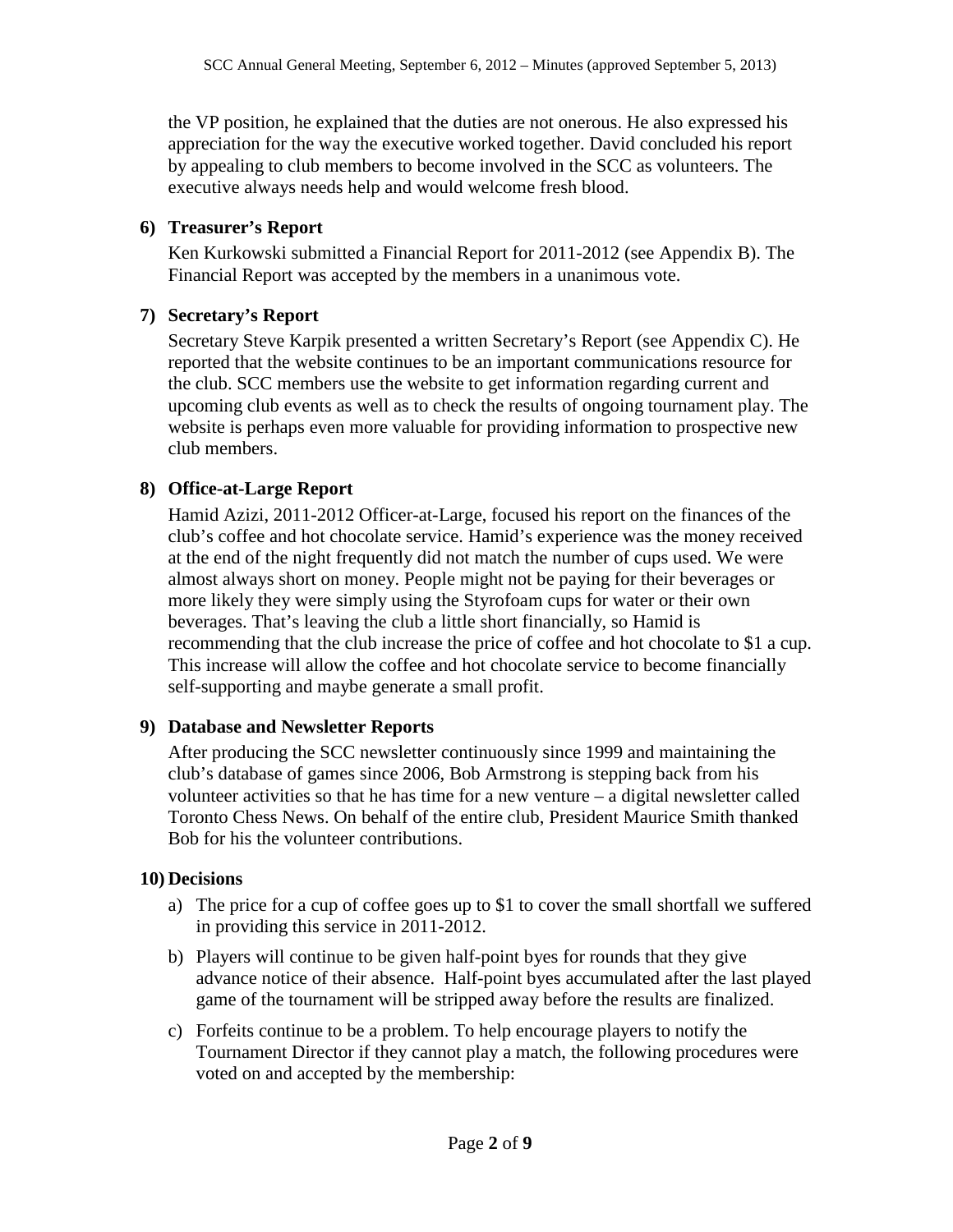- o A player who forfeits a game will get a rated forfeit unless the TD can re-pair their opponent. If re-pairing is possible, the player who failed to give proper notice of their absence gets a zero score for the night.
- o A player who does not advise the TD of their absence will not be paired in the next round unless they contact the TD prior to the next round.
- o If a player on two occasions fails to notify the TD of their absence, they will be removed from the tournament.
- o The TD can exercise discretion in consultation with the Executive in cases where an absence was unavoidable (car accident, serious unexpected illness, or some other event out of the player's control).

#### **11) Any Other Business for the Outgoing Executive**

None.

#### **12) Elections of the 2012-2013 Executive Committee Members**

a) Election of President

Maurice Smith was acclaimed as President for 2012-2013.

b) Election of Vice President

David Krupka was acclaimed as Vice President for 2012-2013.

c) Election of Treasurer

Ken Kurkowski was acclaimed as Treasurer for 2012-2013.

d) Election of Secretary

Steve Karpik was acclaimed as Secretary for 2012-2013.

e) Election of Officer-at-Large

Hamid Azizi was acclaimed as Officer-at-Large for 2012-2013.

#### **13) Appointment of Committees**

In lieu of a Database Committee with chair and members, Ken Kurkowski has volunteered to provide SCC games to the Toronto Chess News as his time permits.

In lieu of the club having a Newsletter Editor, Ken Kurkowski has volunteered to act as a liaison to the Toronto Chess News and provide articles and information about the club as his time permits.

#### **14) FIDE Rated Tournaments**

It was agreed that the top section of the SCC Championship will be both CFC and FIDE rated this year (2012-2013) as an experiment.

#### **15) Quick Chess Tournament**

A proposal was made that the club hold a Quick Chess tournament sometime in 2012- 2013. The idea received a mixed reception and consequently it will be presented to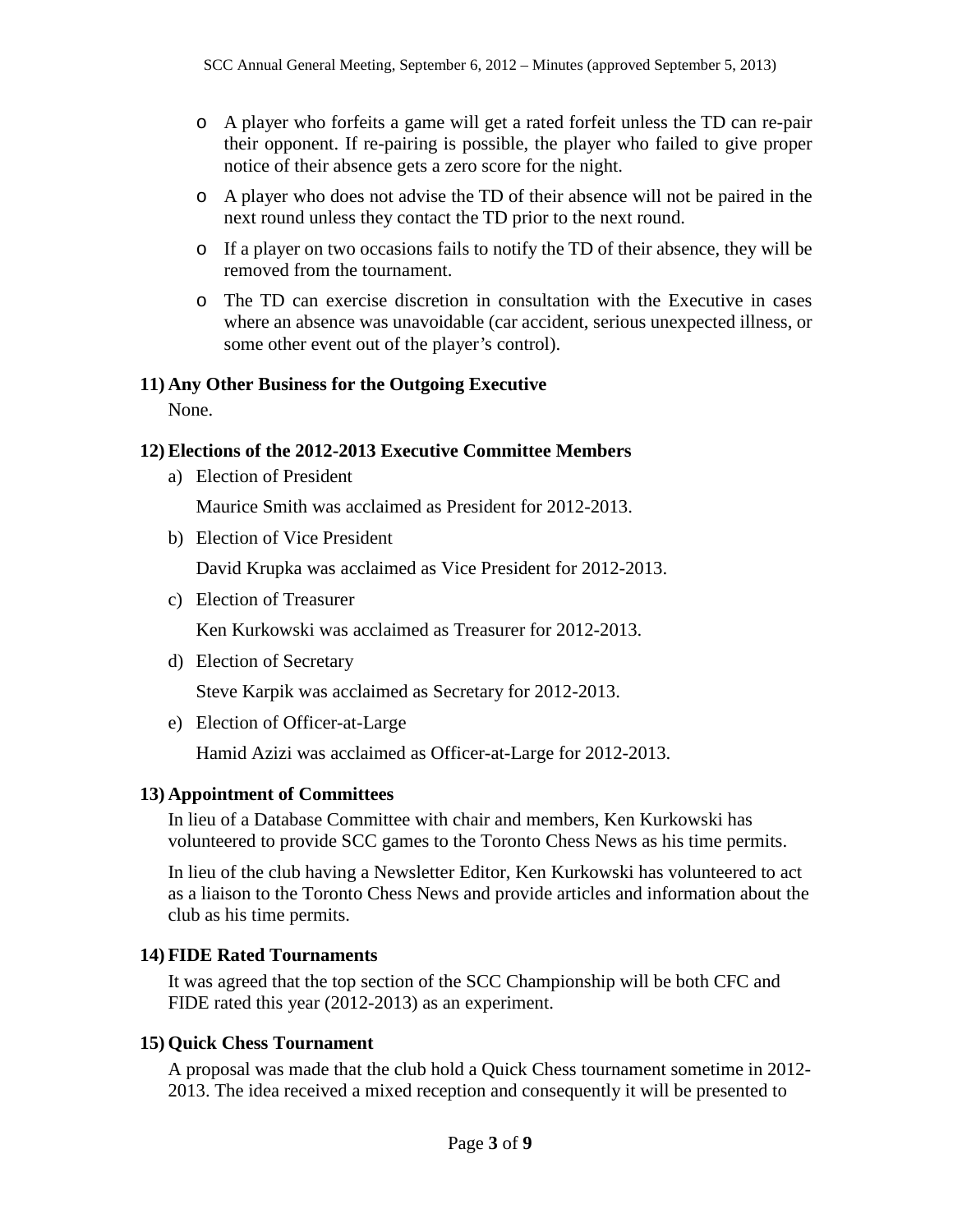the club membership as a whole to decide on whether we should substitute a regular night of chess for a Quick Chess Tournament.

#### **16) Junior Certificates**

In addition to awarding SCC members who represent Canada at the WYCC a oneyear extension to their club membership and a one year extension to their CFC membership as recognition of their accomplishment in representing Canada at a premiere international chess event, the club will also present these individuals with certificates from the SCC congratulating them on their accomplishment.

#### **17) Any Other Business**

- a) It was also proposed that the club host a simultaneous event with GM Wesley So. This idea was generally well accepted but it was decided that this proposal should go to the general membership for ratification. Also such an event depends on the availability of GM So.
- b) Carl Veecock advised the club that it should keep an inventory of its physical assets. The President thanked Carl for his good advice and the Executive will carry out such an inventory.

#### **18) Adjournment**

The meeting was adjourned at approximately 9:00 p.m. The next AGM is scheduled for the first Thursday in September 2013 (Thursday, September 5, 2013).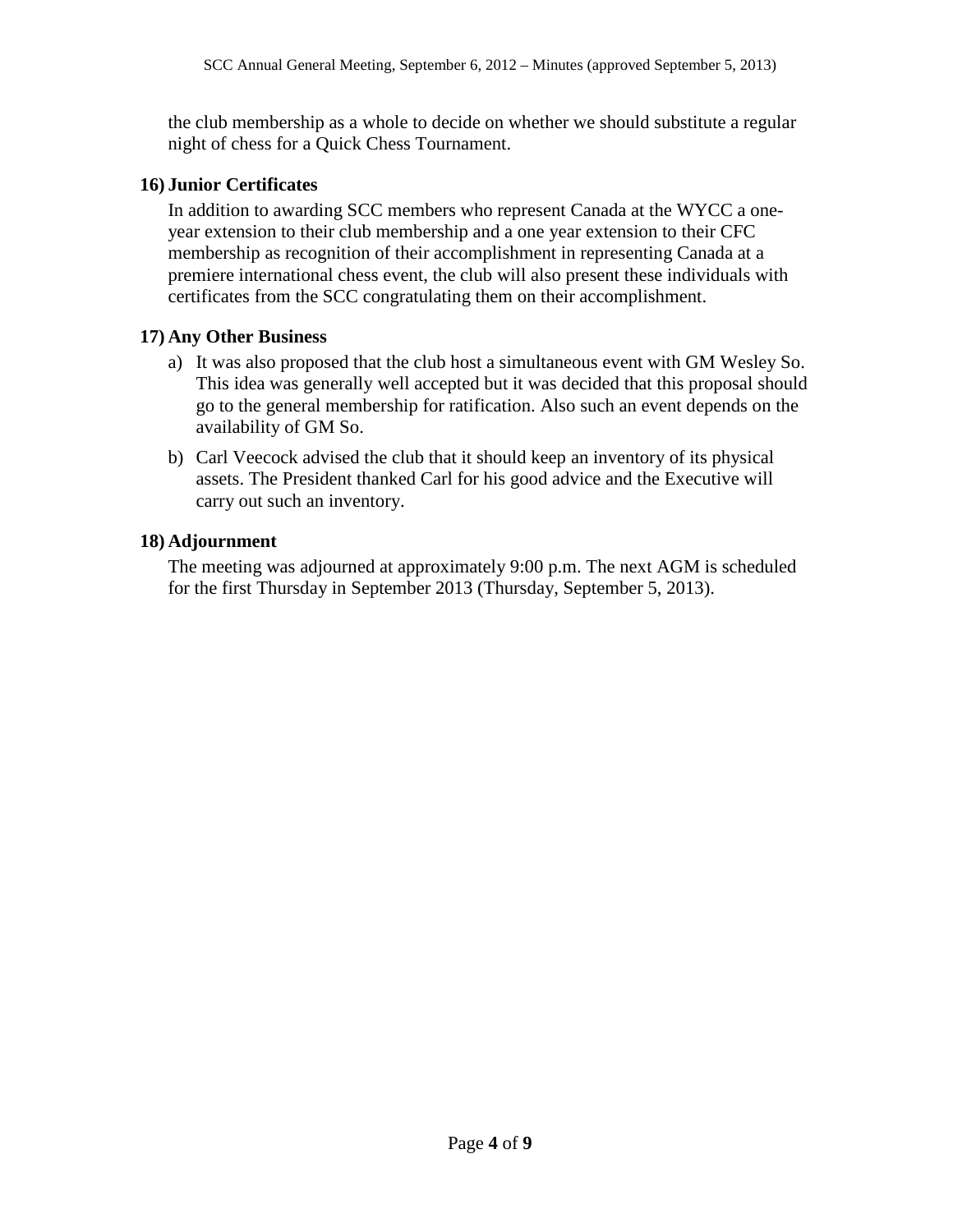## *Appendix A: President's Report*

2011/12 was another successful year for the Scarborough Chess Club. Membership has stayed at over 100 throughout the year. This is amazing, not only in Canada but also in North America. Over 40% of our members are Juniors, which bodes well for the future.

An initiative we introduced this year was to provide a one year Scarborough membership extension and also pay for a C.F.C. Membership for one year for all our juniors who participate in the World Youth Chess Championship. This shows our commitment to our fast rising young Junior members.

The winners of the three sections of our Club Championship were all first time winners. It is encouraging to see different members rising to the top of their divisions each year.

Our financial situation remains strong, with increased funds over last year. However there is potential for concern for the future. Last week I received some good news and bad news combined. The dance club that operated down the hall have not renewed for this year, so it should be quieter. However, Birkdale divided the overall rent between the two groups. Now there is only us, so we will be paying around \$50.00 a night more, over forty nights. We can manage alright this year, but next year we may have to try to increase revenue or cut our expenses or both. I will let the Treasurer discuss in detail other financial items.

Our Club could not operate successfully without all the wonderful volunteers that we have. From helping putting out the equipment and board numbers and setting the clocks to putting everything away, their help is invaluable. Then we have our Executives, David, Steve, Ken and Hamid. They did many different jobs and all provided great insight in working out the policies, procedures and problems that we encountered. You really cannot fully appreciate the wonderful Executive we had unless you were part of them as I was.

Finally, if there is someone suitable that wishes to stand for President, I will not oppose him or her. I would like to retire as President, but I would like to see the Club go forward in the future in capable hands.

Wishing all Scarborough Chess Club members a truly great year in chess.

Maurice Smith President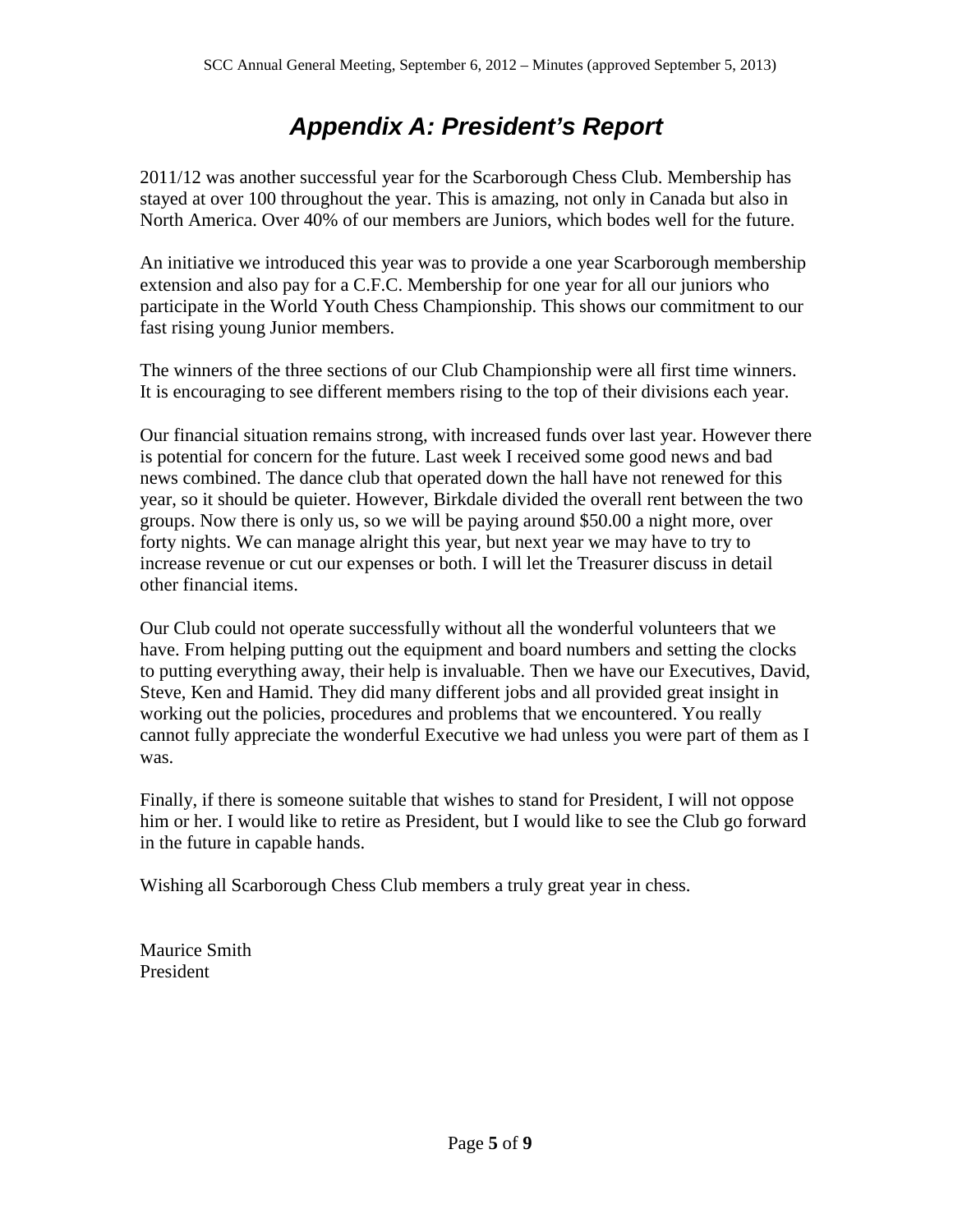# *Appendix B: Treasurer's Report*

### **Scarborough Chess Club 2011-2012 Financial Report**

| <b>Opening Balance at August 18, 2011:</b> |             | \$11,506.09 |
|--------------------------------------------|-------------|-------------|
| <b>Revenues:</b>                           |             |             |
| Club Memberships                           | \$11,119.00 |             |
| <b>CFC Dues Collected</b>                  | 2,526.00    |             |
| Coffee & Concession                        | 229.94      |             |
| <b>Total Revenues</b>                      | \$13,874.94 |             |
|                                            |             |             |
| <b>Expenses:</b>                           |             |             |
| Rent                                       | \$5743.21   |             |
| <b>CFC Rating Fees</b>                     | 2027.22     |             |
| CFC Dues Remitted *                        | 2556.00     |             |
| Website Hosting/Domain Name                | 270.52      |             |
| Coffee Supplies                            | 235.45      |             |
| Trophies                                   | 127.55      |             |
| <b>Chess Equipment</b>                     | 709.39      |             |
| Miscellaneous Supplies                     | 0.00        |             |
| <b>Bank/Misc Charges</b>                   | 0.00        |             |
| Adjustment for stale dated cheque          | (0.00)      |             |
| <b>Total Expenses</b>                      | \$11,669.34 |             |
| <b>Net Income:</b>                         |             | \$2,205.60  |
| <b>Closing Balance at August 02, 2012:</b> |             | \$13,711.69 |

**\***Includes \$30.00 dues paid by SCC for V. Paraparan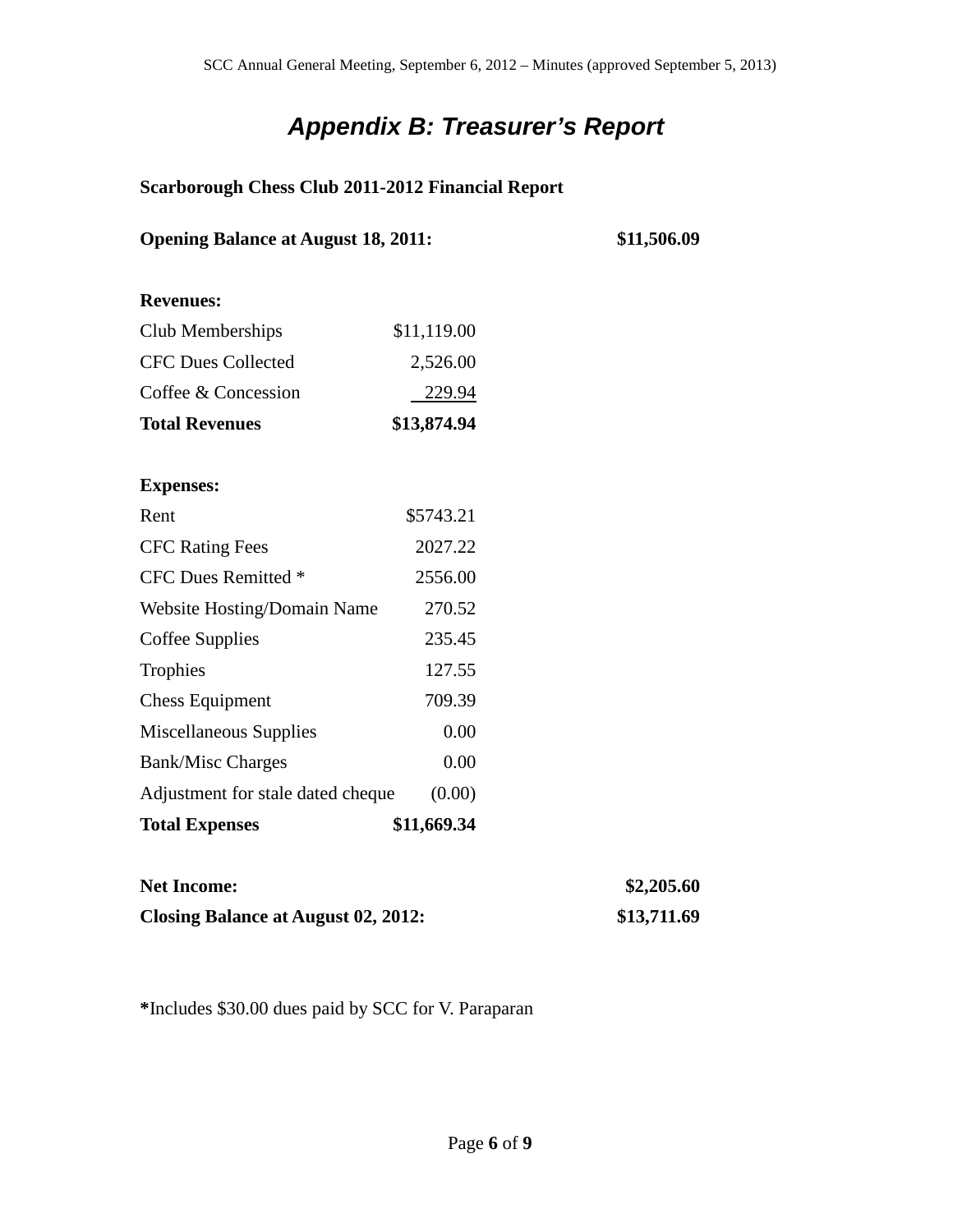### **Treasurer's Opinion**

The Club continues to maintain its strong financial position. This is the seventh season in a row of continued improved fiscal health for the Club with the 2011/2012 financials showing a significant improvement in performance over 2010/2011. Our cash balance is now over \$13,000.

Strong club membership continues to be the primary contributor to the excellent financial performance. Both the Executive and the Membership are to be commended for their continued support of the all-important membership fee collection process.

Two years ago, the Executive introduced a more rigorous process to confirm members CFC dues are not in arrears, and for collection and remittance of CFC dues paid through our Club courtesy program. The 4th year of this program resulted in only slightly reduced CFC dues collection numbers.

Hall rental costs have somewhat stabilized, with an increase of approximately 6% (compared to last year's 20%). No further membership fee increases are recommended for this year.

It is my opinion that the Club continues to be financially stable enough to consider setting aside a modest annual budget for sponsorship opportunities and/or offering special events from time to time to the membership. I will close by reiterating my predecessor's belief that the key to the Club's well-being is a healthy, active membership. The Executive and Club membership should continue to keep a strong focus on maintaining current membership and recruiting new members to replace those that inevitably drop off.

Regards

Ken Kurkowski, Treasurer September 1, 2012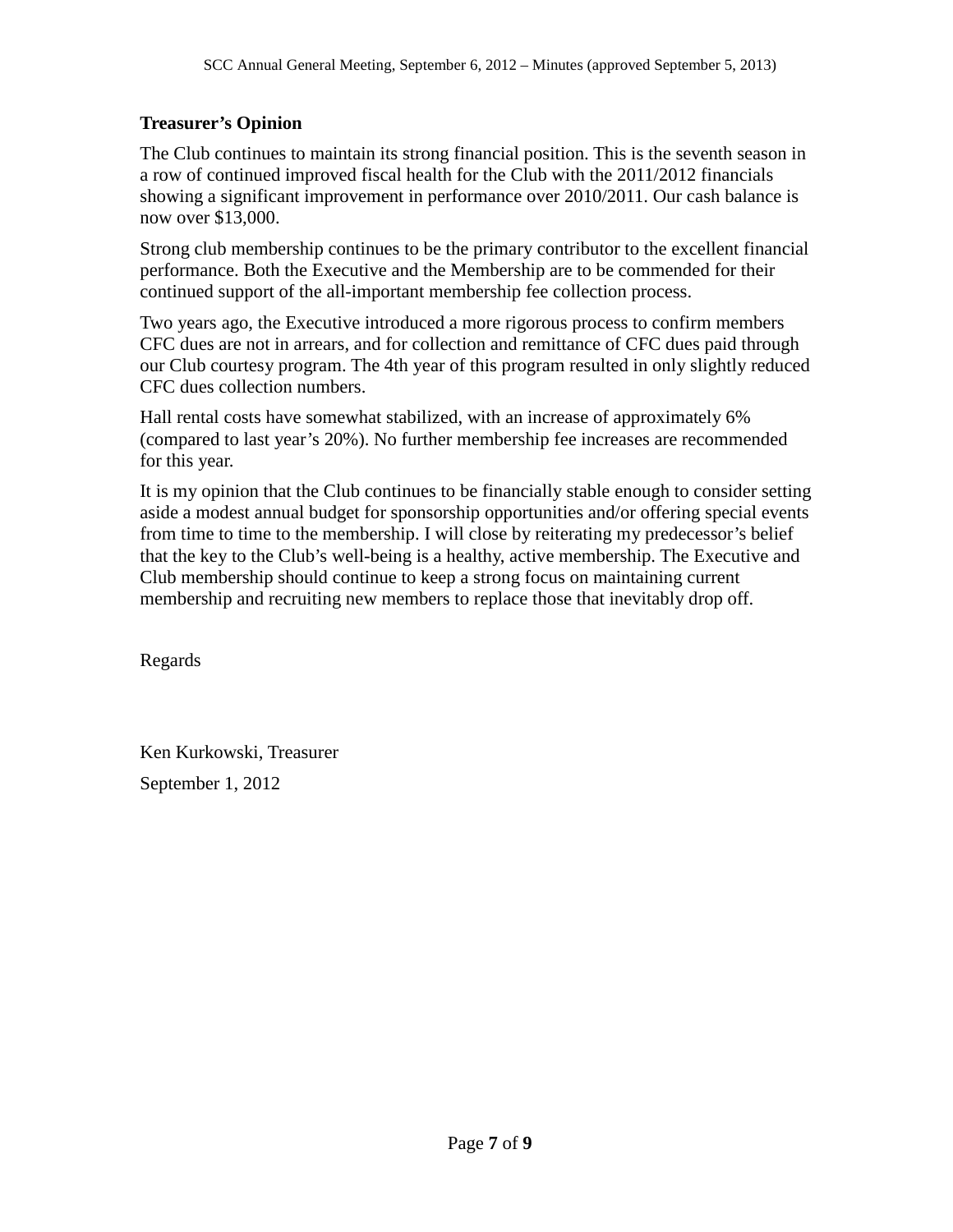## *Appendix C: Secretary's Report*

We had another great year at the Scarborough Chess Club. Membership continues to increase and our web site [\(www.scarboroughchessclub.ca\)](http://www.scarboroughchessclub.ca/) is serving to get timely, accurate information out to current and potential members as well as the chess community at large.

## **Scarborough Chess Club Web Site Overview**

Our web traffic also continues to increase. It is clear that club members and others interested in chess in Toronto are turning to our web site for information about our current and future tournaments.



From September 1, 2011 to August 31, 2012, we had **11,028** visits to the web site. We had **2,132 more** visits this year than we had for the same period last year, when from September 1, 2010 to August 31, 2011, we had **8,896** visits to the web site. This represents a whopping **24% increase** in web traffic.

## **Scarborough Chess Club Goes Mobile!**

According to a new study from the Pew Internet & American Life Project, it was found that almost 90 percent of U.S. adults own a cell phone and as of April 2012, more than half of them (55 percent) use their phone to surf the Internet from time-to-time — up from 31 percent in 2009. Even more significant is the fact that about 17 percent of all American